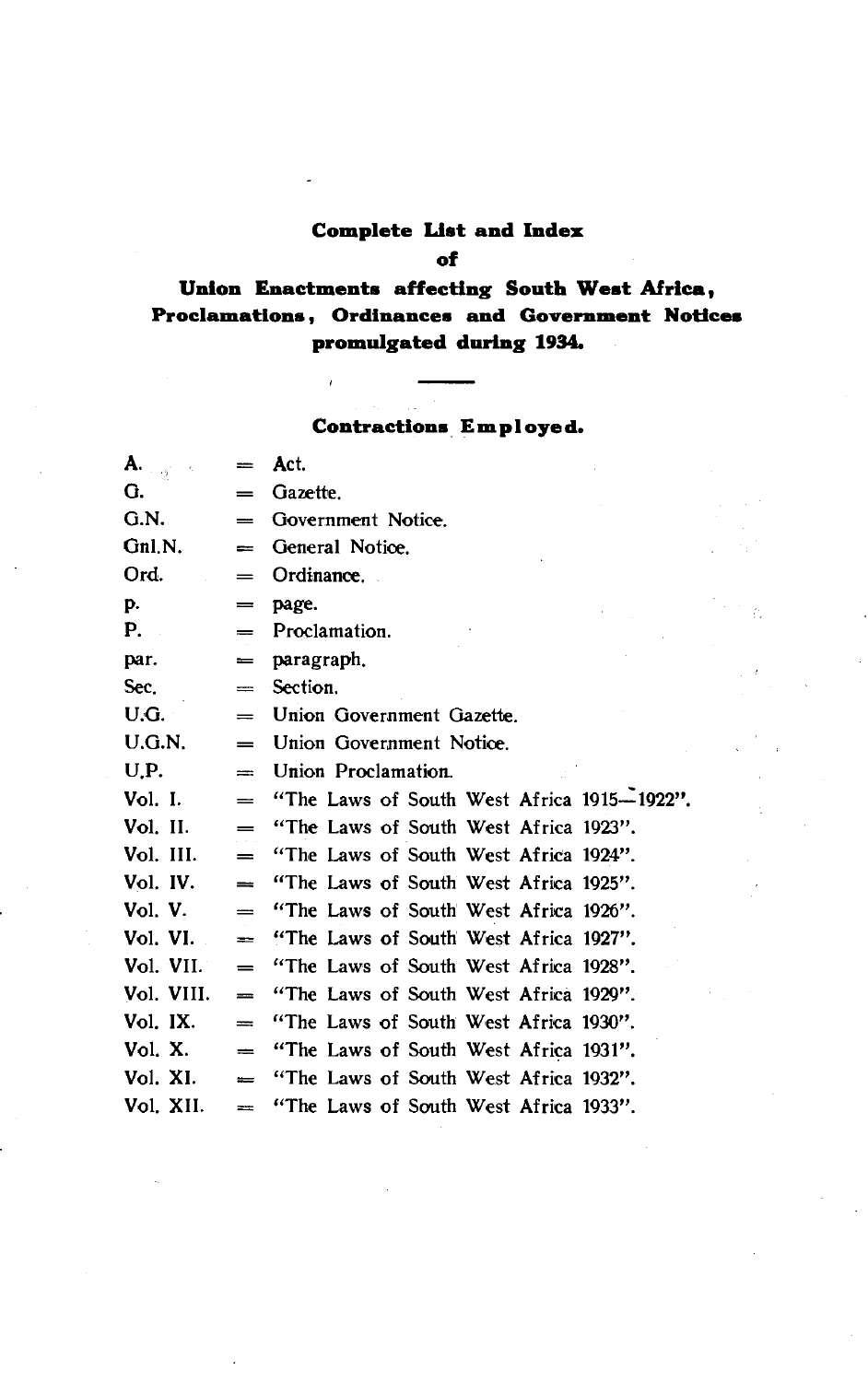| No.                 | Date.    | Subject.                                                                                                                           | Remarks.                       | Page. |
|---------------------|----------|------------------------------------------------------------------------------------------------------------------------------------|--------------------------------|-------|
|                     |          | Part I: Union Legislation.                                                                                                         |                                |       |
| A. $7/1934$         | 5/4/34   | Births, Marriages and Deaths Re-<br>gistration Amendment Act, 1934                                                                 | A. 17/1923.<br>amended.        | 2     |
| U.P. 33/<br>1934    | 6/3/34   | Granting of Special Powers to the<br>Administrator of South West Af-<br>rica to conclude diamond agree-<br>ments                   |                                | 8     |
| U.P. 78/<br>1934    | 7/5/34   | Extradition<br>(South West Africa)<br>Proclamation, 1934                                                                           |                                | 10    |
| U.P. 205/<br>1934   | 18/10/34 | Dumping Duty on Glucose                                                                                                            |                                | 10    |
| U.G.N.<br>395/1934  | 29/3/34  | Appointment of Vice-Consul for the<br>United States of America<br>in<br>Capetown                                                   | Not printed<br>G. 557, p. 8877 |       |
| U.G.N.<br>396/1934  | 29/3/34  | Appointment of Consul-General for<br>the United States of America in<br>Capetown                                                   | do.                            |       |
| U.G.N.<br>397/1934  | 29/3/34  | Appointment of Consul for<br>the<br>United States<br>of America<br>in<br>Capetown                                                  | do.                            |       |
| U.G.N.<br>1060/1934 | 3/8/34   | Appointment of Consul-General of<br>Latvia at London                                                                               | Not printed<br>G. 577, p. 9057 |       |
| U.G.N.<br>1181/1934 | 24/8/34  | Regulations in terms of Sections<br>thirty-four and forty-eight of the<br>"Births, Marriages and Deaths<br>Registration Act, 1923" |                                | 16    |
| U.G.N.<br>1460/1934 | 12/10/34 | Appointment of Consul-General of<br>Poland in South Africa                                                                         | Not printed<br>O. 588, p. 9172 |       |
|                     |          |                                                                                                                                    |                                |       |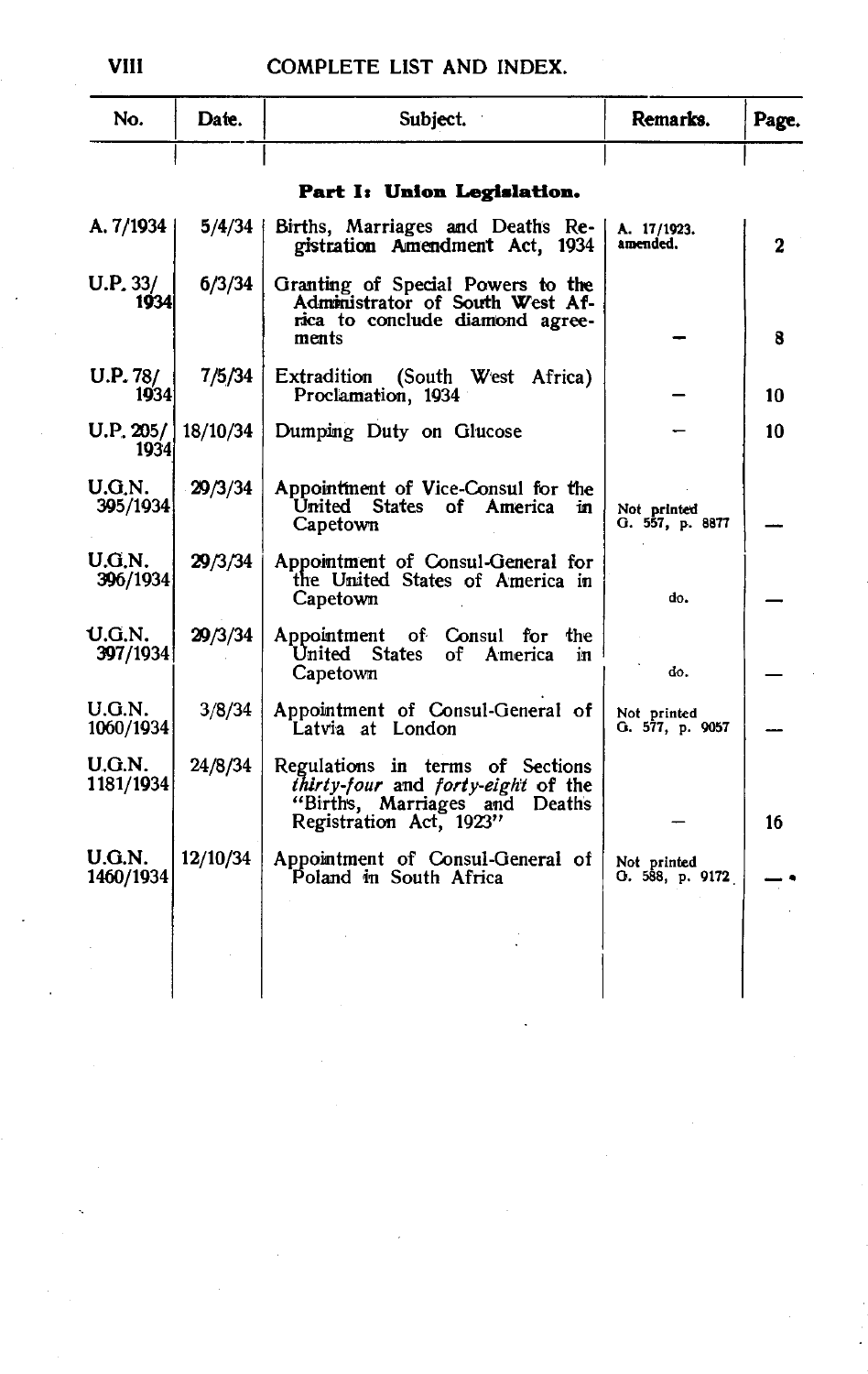| No.   | Date.    | Subject.                                                                                                                          | Remarks.                                                                              | Page. |
|-------|----------|-----------------------------------------------------------------------------------------------------------------------------------|---------------------------------------------------------------------------------------|-------|
|       |          |                                                                                                                                   |                                                                                       |       |
|       |          | Part II: Proclamations.                                                                                                           |                                                                                       |       |
| P. 1  | 13/12/33 | Hospitals and Charitable Institu-<br>tions Proclamation, 1933                                                                     | Ord. $16/30$ as<br>amended by Ord.<br>$10/33$ further<br>amended.                     | 112   |
| P. 2  | 28/12/33 | Trespass of Animals (Rural Areas)<br>Proclamation: District Outjo                                                                 |                                                                                       | 112   |
| P. 3  | 28/12/33 | Trespass of Animals (Rural Areas)<br>Proclamation: District Windhoek                                                              |                                                                                       | 114   |
| P. 4  | 6/1/34   | Further Prorogation of the Legis-<br>lative Assembly                                                                              |                                                                                       | 114   |
| P. 5  | 9/2/34   | Proclamation of 1934 signifying<br>Governor-General's pleasure<br>ĴП.<br>respect of the Criminal Law<br>Amendment Ordinance, 1933 |                                                                                       | 114   |
| P. 6  | 31/3/34  | Further Prorogation of the Legis-<br>lative Assembly                                                                              |                                                                                       | 116   |
| P. 7  | 29/3/34  | Export of Ostrich Skins Proclama-<br>tion, 1934                                                                                   | $P. 12/32$ repealed                                                                   | 116 I |
| P. 8  | 29/3/34  | Proclamation relating to the Re-<br>striction of the Importation of<br>Butter into South West Africa                              |                                                                                       | 116   |
| P. 9  | 4/4/34   | Co-operative Agricultural Companies<br>(Discharge of Members' Debts)<br>Amendment Proclamation, 1934                              | P. $21/30$ as<br>amended by<br>P. 7/33 further<br>amended.                            | 118   |
| P. 10 | 4/4/34   | Education Proclamation Further<br>Amendment Proclamation, 1934                                                                    | P. $16/26$ as<br>amended by<br>P. 24/27, P. 38/31<br>and P. 12/33<br>further amended. | 120   |
| P. 11 | 4/4/34   | Proclamation relating to the Re-<br>cognition of Letters of Admini-<br>stration granted in certain States                         |                                                                                       | 122   |
| P. 12 | 24/4/34  | Second Legislative Assembly: Fixing<br>of date for first sitting of Seventh<br>Session                                            |                                                                                       | 124   |
| P. 13 |          | 20/4/34   Administration of Estates Proclama-<br>tion, 1934                                                                       | P. 52/21 amended                                                                      | 124   |
| P. 14 | 24/4/34  | Co-operation Amendment Procla-<br>mation, 1934                                                                                    | $P. 19/22$ as<br>amended by<br>P. 32/24 and Ord.<br>5/32 further<br>amended.          | 126   |
| P. 15 | 25/4/34  | Compilation of Special<br>Voters'<br>Rolls: Provision for                                                                         | Schedule to Act<br>$42/25$ amended.                                                   | 128   |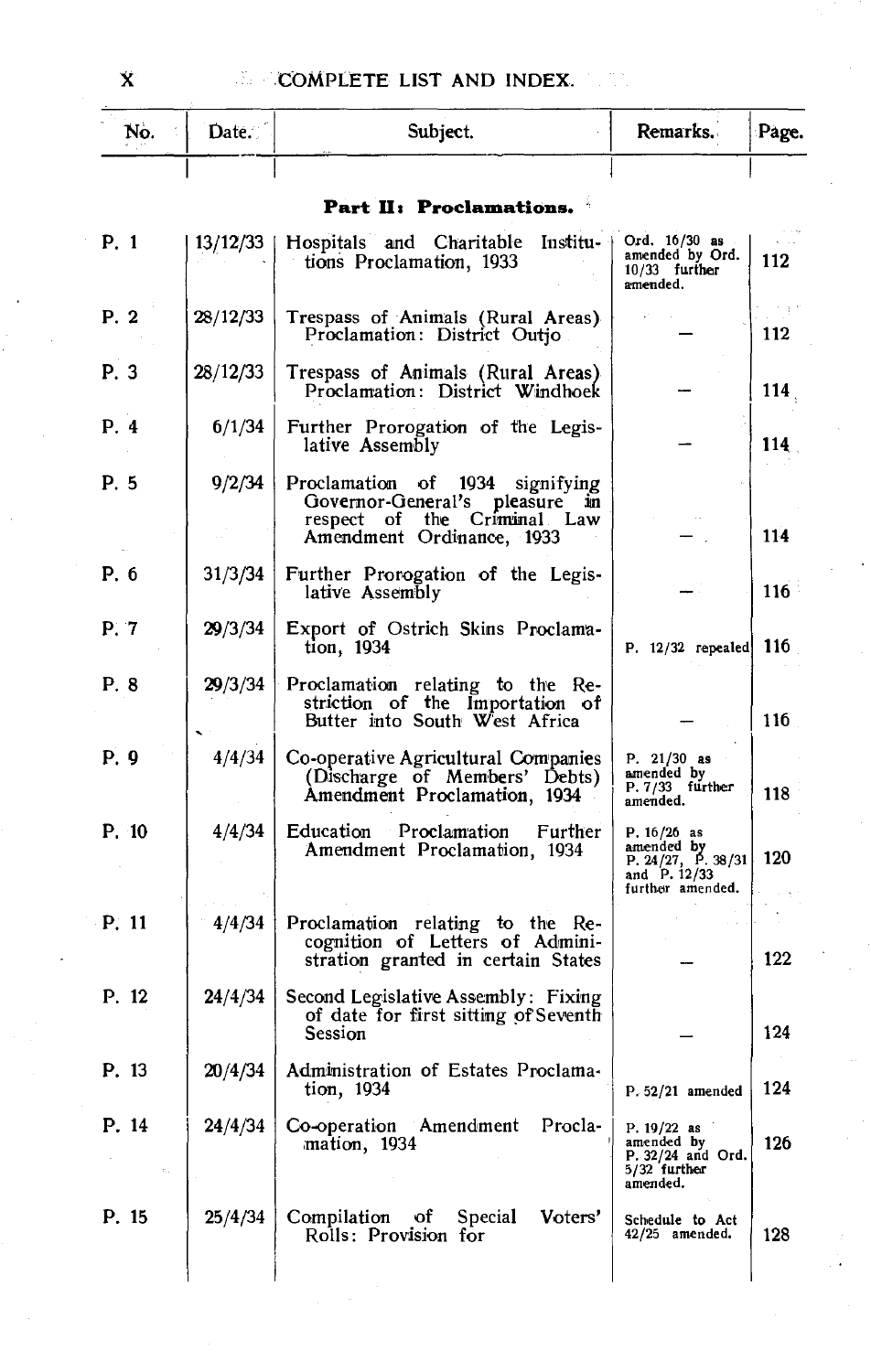| No.   | Date.    | Subject.                                                                                                      | Remarks.                                                                                                                                                   | Page. |
|-------|----------|---------------------------------------------------------------------------------------------------------------|------------------------------------------------------------------------------------------------------------------------------------------------------------|-------|
| P. 16 | 25/5/34  | Prorogation<br>of<br>the.<br>Legislative<br>Assembly                                                          |                                                                                                                                                            | 128   |
| P. 17 | 25/5/34  | Mining Law Amendment Proclama-<br>tion, 1934                                                                  | Imperial Ord. of<br>$8/8/05$ as amen-<br>ded by P. 24/19,<br>P. $12/20$ , P.<br>59/20, P. 29/21,<br>P. 11/23, P. 15/25<br>and P. 10/26<br>further amended. | 130   |
| P. 18 | 15/6/34  | Farmers Special Relief Proclama-<br>tion, 1934                                                                |                                                                                                                                                            | 152   |
| P. 19 | 18/7/34  | Immorality Proclamation, 1934                                                                                 |                                                                                                                                                            | 182   |
| P. 20 | 26/7/34  | Diamond Board Amendment Pro-<br>clamation, 1934                                                               | P. 10/32 amended.                                                                                                                                          | 184   |
| P. 21 | 26/7/34  | Mining Law Further Amendment<br>Proclamation, 1934                                                            | Imperial Ord. of<br>$8/8/05$ as amen-<br>ded by P. 17/34<br>further amended.                                                                               | 184   |
| P. 22 | 27/7/34  | Liquor Licensing Law Amendment<br>Proclamation, 1934                                                          | P. 6/20 as<br>amended by Ord.<br>7/31 further                                                                                                              | 186   |
| P. 23 | 3/9/34   | Election of Members of the Third<br>Legislative Assembly: Fixing of<br>Day on which the poll will be<br>taken | amended.                                                                                                                                                   | 186   |
| P. 24 | 19/9/34  | <b>Education Proclamation Amendment</b><br>Proclamation, 1934                                                 | $P. 16/26$ as<br>amended by P.<br>$24/27$ , P. 38/31<br>and $P. 12/33$<br>further amended.                                                                 | 186   |
| P. 25 | 23/8/34  | Administration of Justice Further<br>Amendment Proclamation, 1934                                             | P. 21/19 as amen-<br>ded by P. 16/30<br>and P. 4/33<br>further amended.                                                                                    | 188   |
| P. 26 | 24/9/34  | Trespass of Animals (Rural Areas)<br>Proclamation: District of Gibeon                                         |                                                                                                                                                            | 190   |
| P. 27 | 9/10/34  | Liquor Licensing Law<br>Further<br>Amendment Proclamation, 1934                                               | Second Schedule<br>of $P. 6/20$ as<br>amended by Ord.<br>7/31 further<br>amended and P.<br>$22/34$ repealed.                                               | 190   |
| P. 28 | 22/10/34 | South West Africa Company Limited<br>Temporary Mining Reserve Amend-<br>ment Proclamation, 1934               | $P. 62/20$ as<br>amended by<br>P. 20/21, P. 32/23,<br>P. 22/25, P. 14/26,<br>$P. 57/31$ , further<br>amended.                                              | 190   |
| P. 29 | 22/10/34 | Otavi Minen- und Eisenbahn Gesell-<br>schaft Temporary Mining Reserve<br>Amendment Proclamation, 1934         | P. 61/20 as<br>amended by<br>P. 39/21, P. 39/23, P. 21/25, P. 15/26<br>and P. 56/31<br>further amended.                                                    | 192   |
| P. 30 | 23/10/34 | Contribution towards Fencing Costs<br>(Further Extension of Period of<br>Suspension) Proclamation, 1934       | $P. 20/30$ as<br>amended by<br>P. 17/31, P. 16/32<br>and $P. 22/33$<br>further amended.                                                                    | 194   |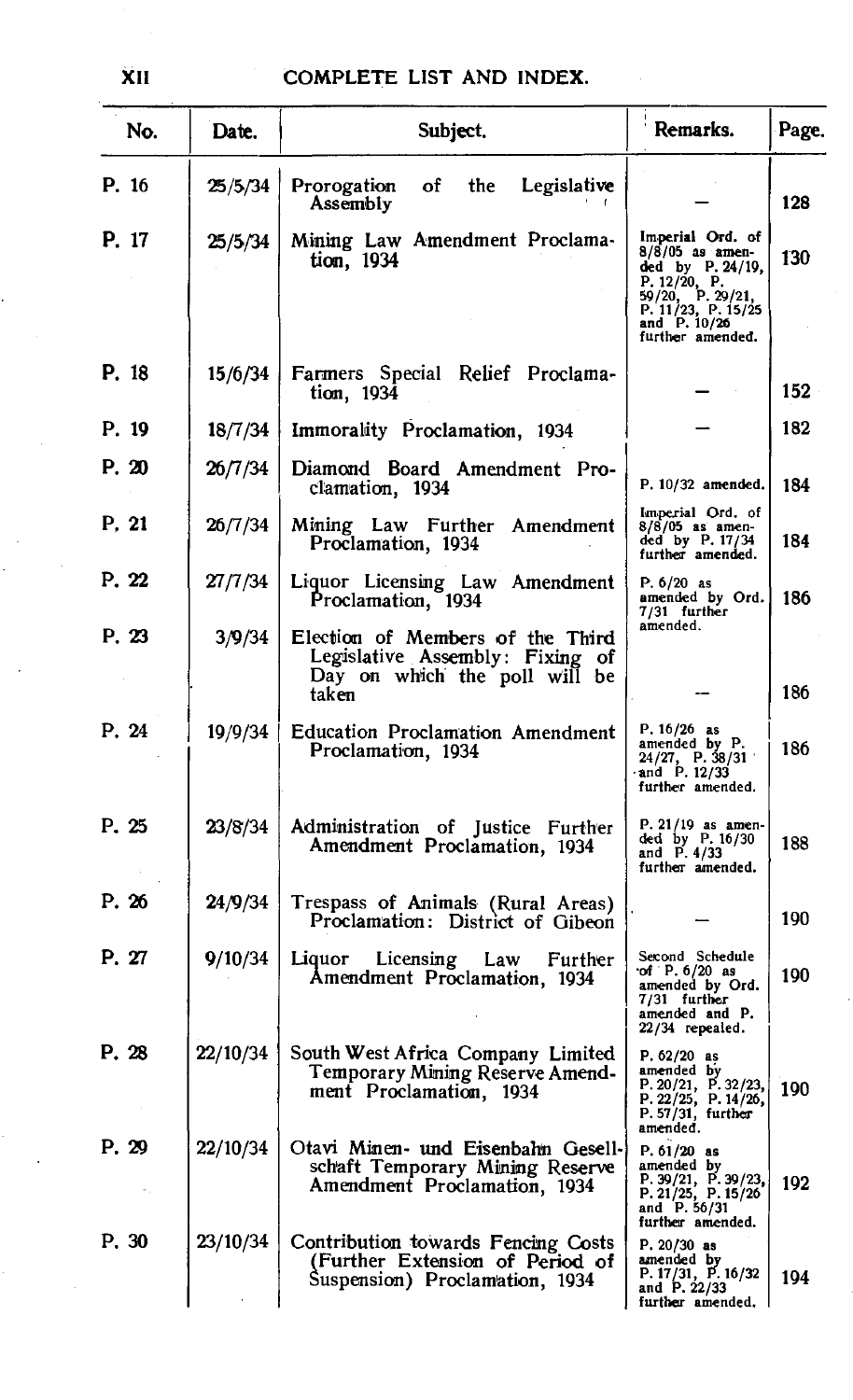| No.              | Date.    | Subject.                                                                            | Remarks.                                                                        | Page.   |
|------------------|----------|-------------------------------------------------------------------------------------|---------------------------------------------------------------------------------|---------|
| P. 31            | 1/11/34  | Third Legislative Assembly: Fixing<br>of Date for first sitting of First<br>Session |                                                                                 | 196     |
| P. 32            | 7/11/34  | District Road No. 39, Maltahohe:<br>Proclamation of                                 |                                                                                 | $196 -$ |
| P. 33            | 10/11/34 | Rehoboth Gebiet Affairs Proclama-<br>tion, 1934                                     |                                                                                 | 196     |
|                  |          |                                                                                     |                                                                                 |         |
|                  |          | Part III: Crdinances.                                                               |                                                                                 |         |
| Ord. 13/<br>1933 | 9/2/34   | Criminal Law Amendment Ordi-<br>nance, 1933                                         |                                                                                 | 202     |
| Ord. 1           | 30/5/34  | Unauthorised Expenditure (1932–'33)<br>Ordinance, 1934                              |                                                                                 | 206     |
| Ord. 2           | 30/5/34  | Appropriation (1934-'35) Ordinance,<br>1934                                         |                                                                                 | 208     |
| Ord. 3           | 30/5/34  | Unauthorised Appropriation<br>(1933-'34) Ordinance, 1934                            |                                                                                 | 212     |
| Ord. 4           | 14/6/34  | Ordinance<br>Preservation<br>Game<br>Amendment Ordinance, 1934                      | Ord. 5/27 as<br>amended by<br>$Ord. 6/28$ and<br>Ord. 2/30, further<br>amended. | 214     |
| Ord. 5           | 14/6/34  | Local Loans Ordinance Amendment<br>Ordinance, 1934                                  | Ord. 7/27<br>amended.                                                           | 216     |
| Ord. 6           | 14/6/34  | The Crawfish Export Control Ordi-<br>nance、1934                                     |                                                                                 | 218     |
| Ord. 7           | 13/12/34 | Additional Appropriation (1934-'35)<br>Ordinance, 1934                              |                                                                                 | 218     |

### Part IV: Government Notices.

| G.N. 1 | $2/1/34$ | Burgher Force Appointment: Rail-<br>way Commando                      | Not printed<br>0.541, p.8755 |     |
|--------|----------|-----------------------------------------------------------------------|------------------------------|-----|
| G.N. 2 | 2/1/34   | Marriage Officer: Appointment as                                      | do.                          |     |
| G.N.3  | 2/1/34   | Boarldf<br>Village Management<br>of.<br>Usakos: Appointment of Member | do.                          |     |
| G.N.4  | 2/1/34   | South West Africa Police: Promotion<br>of Officers                    | do.                          |     |
| G.N.5  | 2/1/34   | Commissioner of Oaths, District<br>Luderitz: Appointment as           | do.                          |     |
| Q.N.6  | 2/1/34   | Fisheries Regulations: Fish -<br>Disposal of Offal                    | Q.N. 187/30<br>amended.      | 224 |
|        |          |                                                                       |                              |     |

XIV.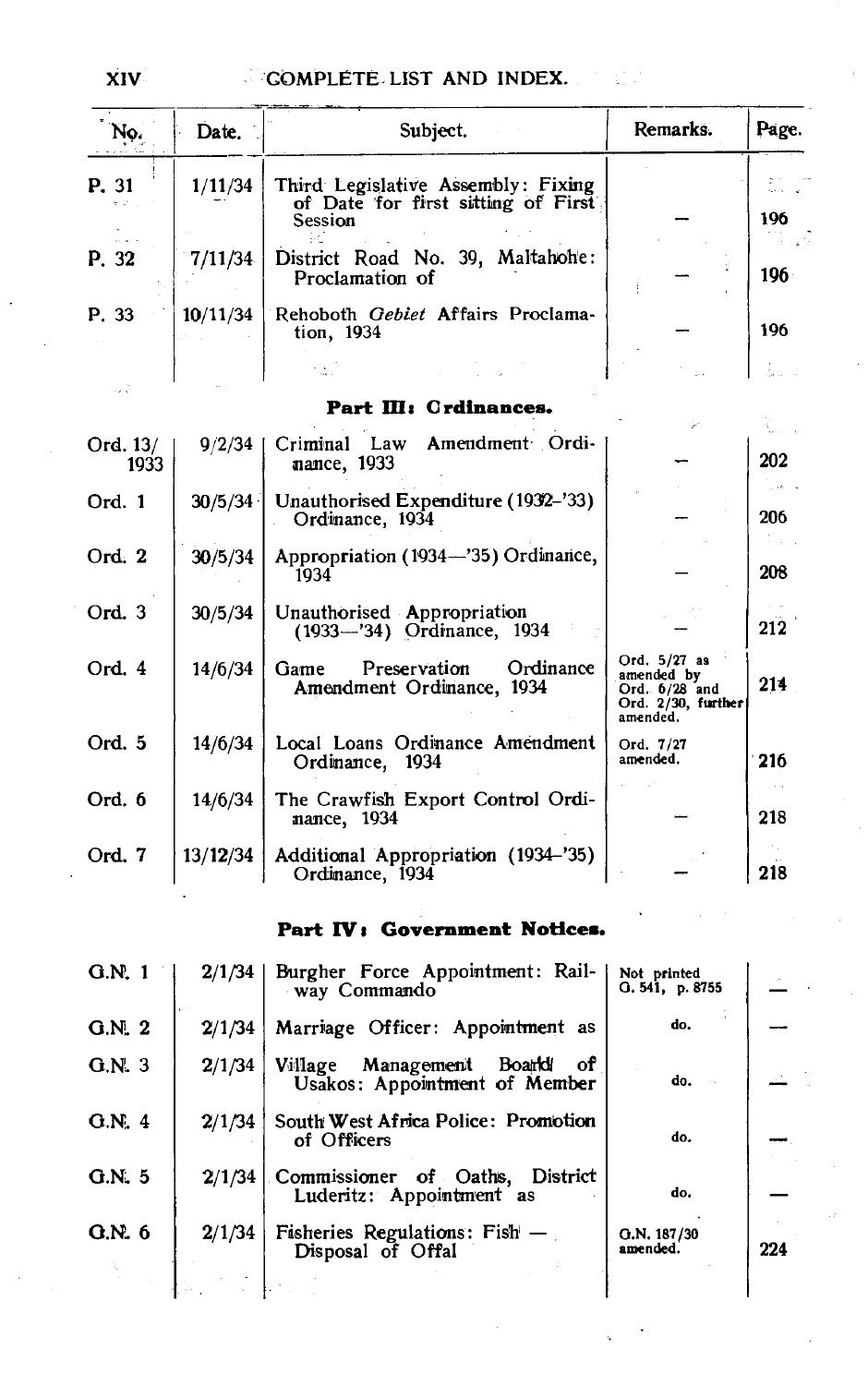| No.           | Date.   | Subject.                                                                                                                                                                                                                         | Remarks.                       | Page. |
|---------------|---------|----------------------------------------------------------------------------------------------------------------------------------------------------------------------------------------------------------------------------------|--------------------------------|-------|
| <b>G.N. 7</b> | 2/1/34  | European Brands Registered, Can-<br>celled and Transferred during the<br>year 1932                                                                                                                                               | Not printed<br>G. 542, p. 8762 |       |
| <b>G.N. 8</b> | 3/1/34  | Village Management Board<br>Οf<br>Warmbad:<br>Appointment<br>of<br>Member                                                                                                                                                        | Not printed<br>Q. 543, p. 8775 |       |
| G.N. 9        | 10/1/34 | Village Management Board Area,<br>Mariental: Street<br>and Traffic<br>Regulations                                                                                                                                                | do,                            |       |
| $G.N.$ 10     | 10/1/34 | Marriage Officer: Appointment as                                                                                                                                                                                                 | do.                            |       |
| G.N. 11       | 16/1/34 | Reserve Board: Otjohorongo Na-<br>tive Reserve: Appointment of<br>Members                                                                                                                                                        | Not printed<br>G. 544, p. 8782 |       |
| G.N. 12       | 25/1/34 | Commissioners of Oaths: Appoint-<br>ment as and Cancellation of Ap-<br>pointment as                                                                                                                                              | do.                            |       |
| G.N. 13       | 25/1/34 | Clerk of the Court, Omaruru:<br>Appointment as                                                                                                                                                                                   | do.                            |       |
| G.N. 14       | 29/1/34 | Prohibition of Animal and Vegetable<br>Products from Northern Rhodesia,<br>Southern Rhodesia, the Bechuana-<br>Protectorate<br>and<br>land<br>from<br>certain areas in the Transvaal<br>Province of the Union of South<br>Africa | do.                            |       |
| G.N. 15       | 9/2/34  | Acting Secretary for South West<br>Africa: Appointment of                                                                                                                                                                        | Not printed<br>Q. 545, p. 8794 |       |
| G.N. 16       | 9/2/34  | Acting Chief Native Commissioner<br>for South West Africa: Appoint-<br>ment of                                                                                                                                                   | do.                            |       |
| $G.N.$ 17     | 9/2/34  | Mining Authority for South West<br>Africa: Appointment of                                                                                                                                                                        | d٥.                            |       |
| G.N. 18       | 9/2/34  | Inspector of Explosives for South<br>West Africa: Appointment of                                                                                                                                                                 | do.                            |       |
| $G.N.$ 19     | 10/2/34 | Declared Drought-Stricken<br>Areas:<br>Withdrawal of Districts                                                                                                                                                                   | Not printed<br>G. 546, p. 8796 |       |
| Q.N. 20       | 10/2/34 | Pound at<br>Keetmanshoop:<br>Dis -<br>establishment of                                                                                                                                                                           | do.                            |       |
| G.N. 21       | 10/2/34 | Naturalization: Supplementary List                                                                                                                                                                                               | G.N. 13/31<br>amended.         | 224   |
| O.N. 22       | 10/2/34 | Registering<br>Officer, Proclaimed<br>Area of Grootfontein: Appoint-<br>ment of                                                                                                                                                  | Not printed<br>G. 546, p. 8797 |       |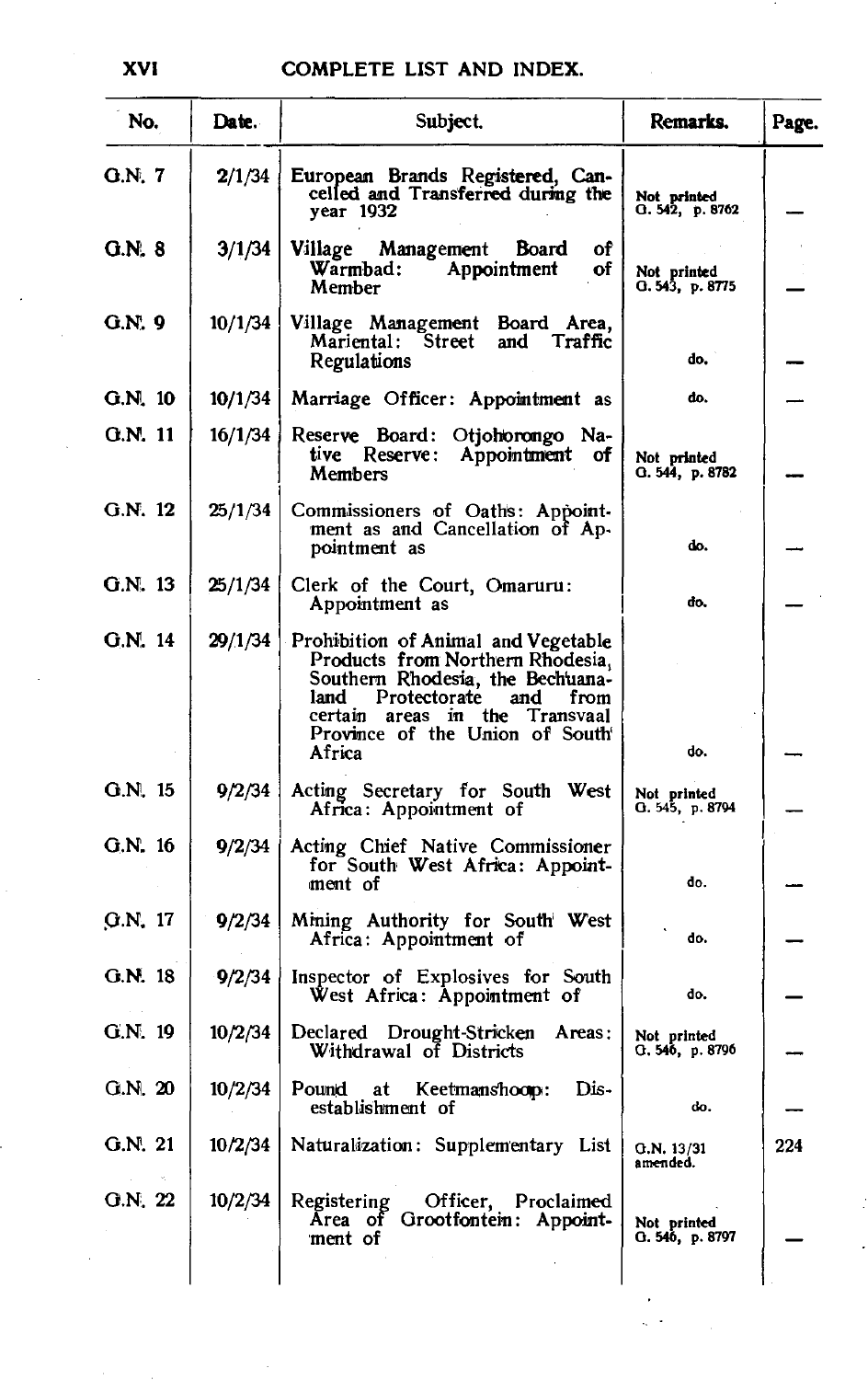| No.     | Date.   | Subject.                                                                                                                                       | Remarks.                                                                     | Page. |
|---------|---------|------------------------------------------------------------------------------------------------------------------------------------------------|------------------------------------------------------------------------------|-------|
| G.N.23  | 10/2/34 | Natives (Urban Areas) Proclama-<br>tion, 1924: Amendment of date<br>of coming into force of Regula-<br>tions, etc.: Grootfontein Urban<br>Area | G.N. 186/33,<br>O.N. 187/33,<br>$G.N. 188/33$ and<br>G.N. 189/33<br>amended. | 226   |
| G.N. 24 | 10/2/34 | Municipality of Karibib: Building<br>Regulations                                                                                               | Not printed<br>G. 546, p. 8797                                               |       |
| G.N. 25 | 10/2/34 | Village Management Board, Groot-<br>fontein: Sanitary Regulations -<br>Tariff of Fees                                                          | Not printed<br>G.546, p.8800                                                 |       |
| G.N. 26 | 12/2/34 | Marriage Officers: Appointment as                                                                                                              | do.                                                                          |       |
| G.N. 27 | 12/2/34 | Municipality of Windhoek: Amend-<br>ment of Electricity Supply Regu-<br>lations                                                                | do.                                                                          |       |
| G.N. 28 | 16/2/34 | Acting Registrar of Deeds: Appoint-<br>ment of                                                                                                 | Not printed<br>G. $547$ , p. 8810                                            |       |
| G.N.29  | 16/2/34 | Acting Registrar of Companies:<br>Appointment of                                                                                               | do.                                                                          |       |
| G.N. 30 | 20/2/34 | Protection of Game                                                                                                                             | do.                                                                          |       |
| G.N. 31 | 23/2/34 | Clerk of the Court, Swakopmund:<br>Appointment as                                                                                              | Not printed<br>G. 547, p. 8814                                               |       |
| Q.N. 32 | 23/2/34 | Land Settlement: Commission<br>ΟŤ<br>Enquiry:<br>Appointment<br>οf<br>Members, etc.                                                            | do.                                                                          |       |
| G.N. 33 | 5/3/34  | Pound at Koes, District Aroab:<br>Establishment of, etc.                                                                                       | Not printed<br>G. 549, p. 8823                                               |       |
| G.N. 34 | 7/3/34  | Naturalization List, 1925: Amend-<br>ment of                                                                                                   | G.N. 114/25<br>amended.                                                      | 226   |
| G.N. 35 | 9/3/34  | Clerk of the Court, Rehoboth:<br>Appointment as                                                                                                | Not printed<br>O.549, p.8823                                                 |       |
| QN.36   | 12/3/34 | Pound at Hohenfelde, District<br>Outjo: Establishment of, etc.                                                                                 | do.                                                                          |       |
| GLN: 37 | 23/3/34 | South West Africa Police Regula-<br>tions: Amendment of                                                                                        | G.N. 158/21<br>amended.                                                      | 226   |
| G.N. 38 | 26/3/34 | Pound at<br>Doornkom<br>No.<br>173,<br>District Otjiwarongo:<br>Establish-<br>ment of, etc.                                                    | Not printed<br>G. 551, p. 8835                                               |       |
| G.N. 39 | 26/3/34 | Sanitary Regulations, Mariental:<br>Tariff of Fees                                                                                             | do.                                                                          |       |
| G.N.40  | 26/3/34 | Village Management Board Area,<br>Mariental: Water Supply Regula-<br>tions: Amendment of                                                       | do.                                                                          |       |

XVIII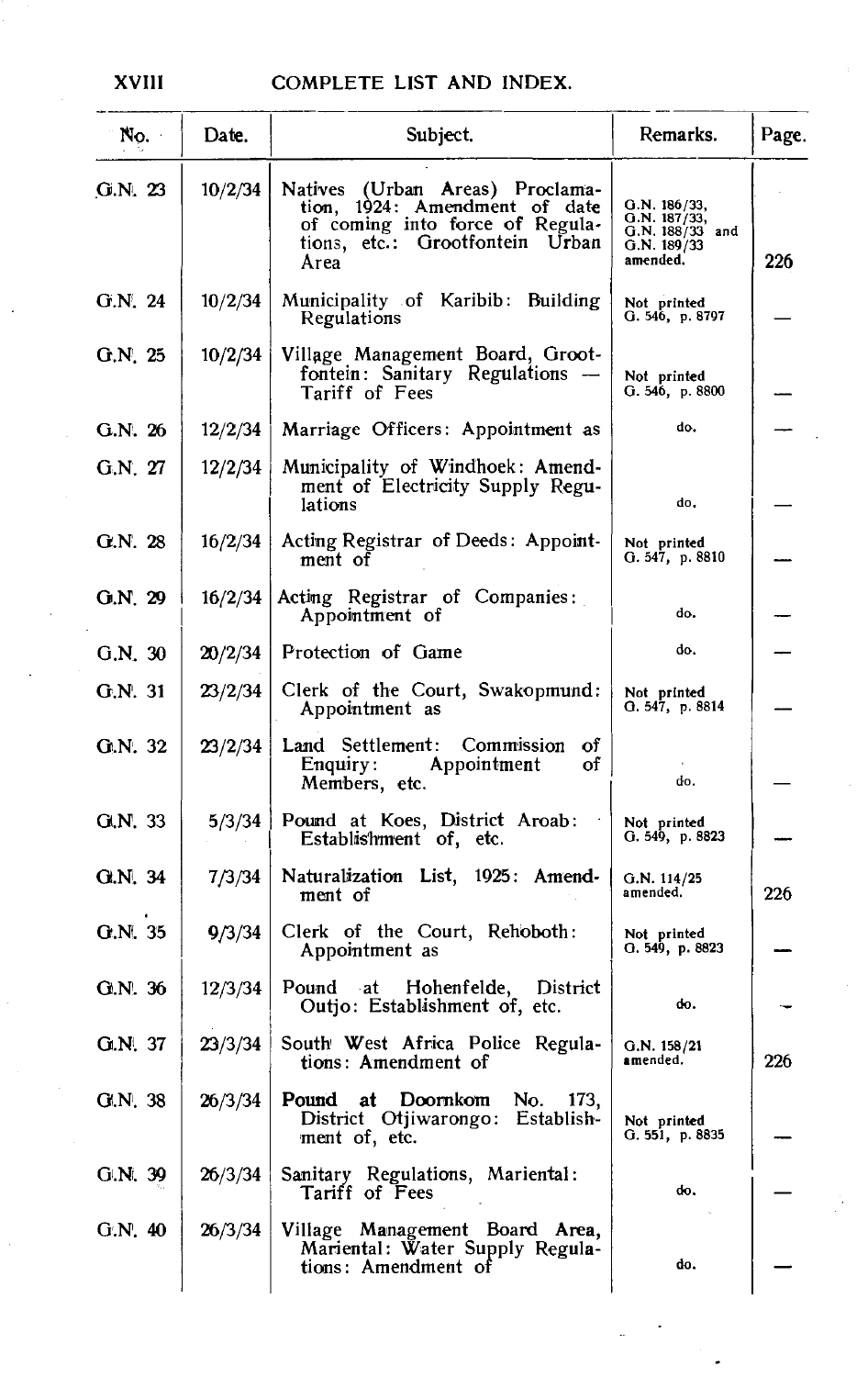| No.            | Date.   | Subject.                                                                                                                | Remarks.                       | Page. |
|----------------|---------|-------------------------------------------------------------------------------------------------------------------------|--------------------------------|-------|
| <b>G.N. 41</b> | 3/4/34  | Fisheries Board, Luderitz: Appoint-<br>ment of Member                                                                   | Not printed<br>O.553, p.8852   |       |
| G.N. 42        | 3/4/34  | Special Justice of the<br>Peace,<br>Gibeon: Appointment of                                                              | do.                            |       |
| $G_1 N_1 43$   | 3/4/34  | Pound at Ham River, District<br>Warmbad: Establishment of, etc.                                                         | do.                            |       |
| <b>G.N. 44</b> | 9/4/34  | Commissioners of Oaths: Appoint-<br>ment as and Cancellation of Ap-<br>pointment as                                     | do.                            |       |
| G.N. 45        | 9/4/34  | Village Management Board of Aus:<br>Appointment of Members                                                              | do.                            |       |
| G.N. 46        | 11/3/34 | Naturalization: Supplementary List                                                                                      | G.N. 13/31<br>amended.         | 228   |
| GI.N. 47       | 11/4/34 | Circuit Courts: Division of Terri-<br>tory into Circuit Districts and<br>Fixing of Dates, etc., for holding<br>of Court | Not printed<br>G. 553, p. 8853 |       |
| Gi.N. 48       | 20/4/34 | Municipality of Walvis Bay: Sanitary<br>Regulations - Tariff of Fees                                                    | Not printed<br>G.555, p.8863   |       |
| Gt.Nl. 49      | 23/4/34 | Native Reserve Regulations: Tariff<br>of Grazing Fees in Native Re-<br>serves                                           | Q.N. 68/24<br>amended.         | 228   |
| G.N. 50        | 24/4/34 | Pounds: Establishment of, etc.                                                                                          | Not printed<br>G. 555, p. 8864 |       |
| <b>G.N. 51</b> | 24/4/34 | Assistant Clerk of the Court, Ka-<br>manjab, District Outjo: Appoint-<br>ment as                                        | do.                            |       |
| G.N. 52        | 25/4/34 | Municipality of Omaruru: Amend-<br>ment of Street and Traffic Regu-<br>lations                                          | do.                            |       |
| G.N. 53        | 26/4/34 | Acting Registrar of Deeds:<br>Appointment of                                                                            | do,                            |       |
| G.N. 54        | 26/4/34 | Acting Registrar of Companies:<br>Appointment of                                                                        | do.                            |       |
| G.N. 55        | 11/4/34 | New Postage Rates in South West<br>Africa                                                                               | Not printed<br>O.555, p.8865   |       |
| G.N. 56        | 11/5/34 | Annual Supplementary Registration<br>of Voters, 1933                                                                    | Not printed<br>O.556, p.8872   |       |
| Q.N. 57        | 11/5/34 | Registration<br>Supplementary<br>οf<br>Voters, 1933                                                                     | Not printed<br>Q. 556, p. 8873 |       |
| G.N. 58        | 12/5/34 | οf<br>Village Management<br>Board<br>Appointment<br>οf<br>Mariental :<br>Member                                         | Not printed<br>G.557, p.8877   |       |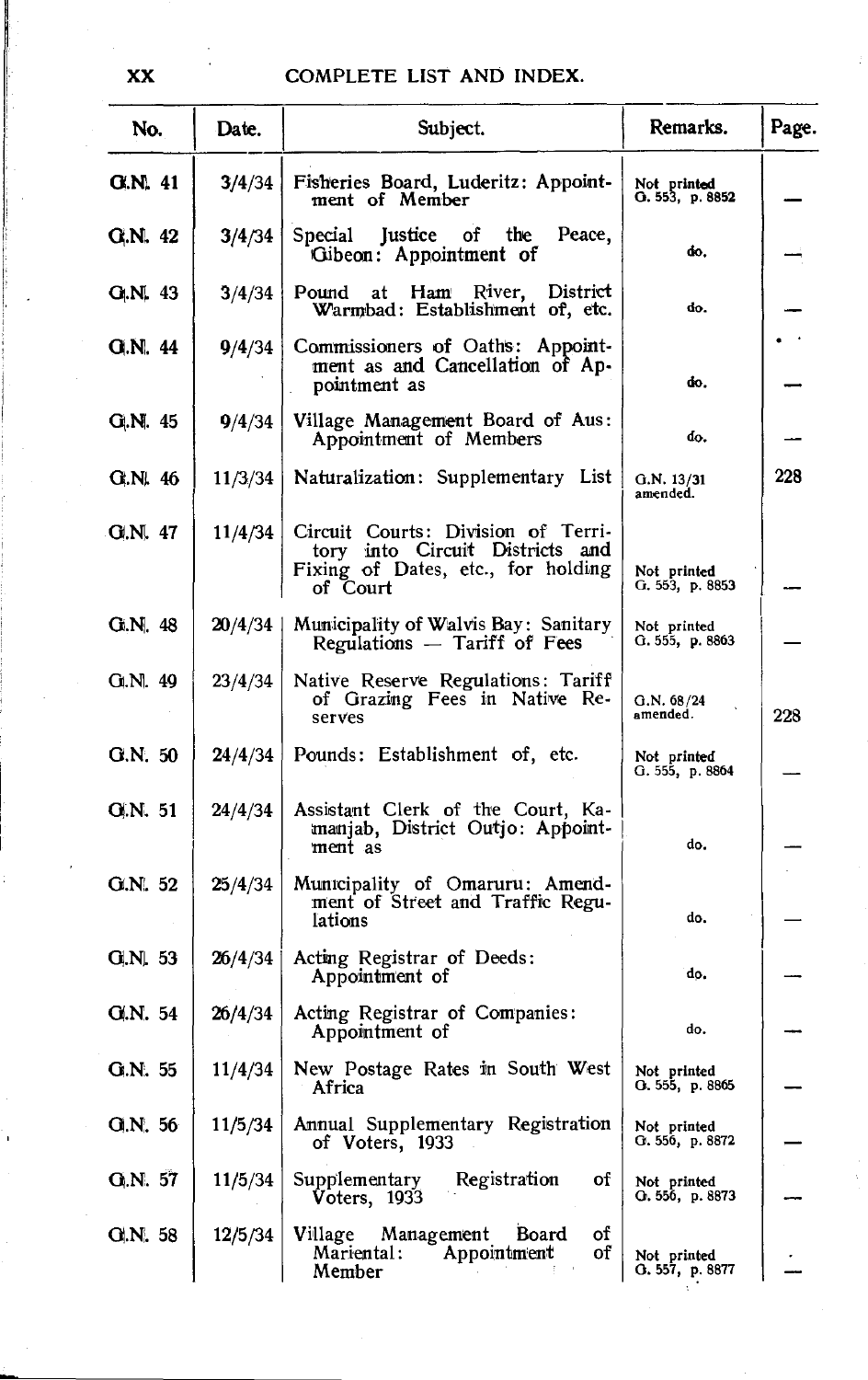$\sim$   $\sim$ 

| No.            | Date.   | Subject.                                                                                                          | Remarks.                       | Page. |
|----------------|---------|-------------------------------------------------------------------------------------------------------------------|--------------------------------|-------|
| G.N. 59        | 12/5/34 | Clerk of the Court, Keetmanshoop:<br>Appointment of                                                               | Not printed<br>G. 557, p. 8877 |       |
| G.N. 60        | 12/5/34 | <i>Ex Officio</i> Commissioner of Oaths:<br>Appointment as                                                        | do.                            |       |
| G.N. 61        | 21/5/34 | Village Management Board Area,<br>Mariental: Amendments to Regu-<br>lations relating to the Keeping<br>of Animals | Not printed<br>G. 563, p. 8905 |       |
| G.N. 62        | 21/5/34 | Registering Officer, Proclaimed Area<br>of Swakopmund: Appointment of                                             | do.                            |       |
| G.N. 63        | 21/5/34 | Registering Officer, Proclaimed Area<br>of Keetmanshoop: Appointment of                                           | do.                            |       |
| G.N. 64        | 25/5/34 | Clerk of the Court, Swakopmund:<br>Appointment as                                                                 | do.                            |       |
| G.N. 65        | 25/5/34 | Commissioners of Oaths: Appoint-<br>ment as and Cancellation of Ap-<br>pointment as                               | Not printed<br>Q.563, p.8906   |       |
| G.N. 66        | 26/5/34 | Pound at Kapps Farm, District<br>Windhoek: Establishment of, etc.                                                 | do.                            |       |
| G.N. 67        | 28/5/34 | Secretary for South West Africa:<br>Appointment of                                                                | do.                            |       |
| G.N. 68        | 28/5/34 | Chief<br><b>Native</b><br>Commissioner<br>for<br>South West Africa: Appointment<br>οf                             | do.                            |       |
| G.N. 69        | 1/6/34  | Ordinances, 1934: Promulgation of                                                                                 | Vide p. 206.                   |       |
| G.N. 70        | 25/5/34 | Post Office Savings Bank: Cash<br>Account for the year 1933-1934                                                  | Not printed<br>O. 565, p. 8918 |       |
| G.N. 71        | 2/6/34  | Pound: Establishment of, etc.                                                                                     | Not printed<br>O. 565, p. 8919 |       |
| G.N. 72        | 2/6/34  | Supplementary Registration<br>οf<br>Voters, 1933: Extension of period<br>for Completion of                        | Not printed<br>O.565, p.8920   |       |
| G.N. 73        | 7/6/34  | Advisory Council: Appointment of<br>Member                                                                        | do,                            |       |
| Q.N. 74        | 11/6/34 | Municipality of Walvis Bay: Build-<br>ing Regulations                                                             | do.                            |       |
| G.N. 75        | 12/6/34 | Name<br>Executive<br>Committee:<br>οf<br>Elected Member                                                           | do,                            |       |
| <b>G.N. 76</b> | 14/6/34 | Ordinances, 1934: Promulgation of                                                                                 | Vide p. 214.                   |       |
| G.N. 77        | 14/6/34 | Export of Crawfish to France                                                                                      |                                | 230   |

**XXII** 

J.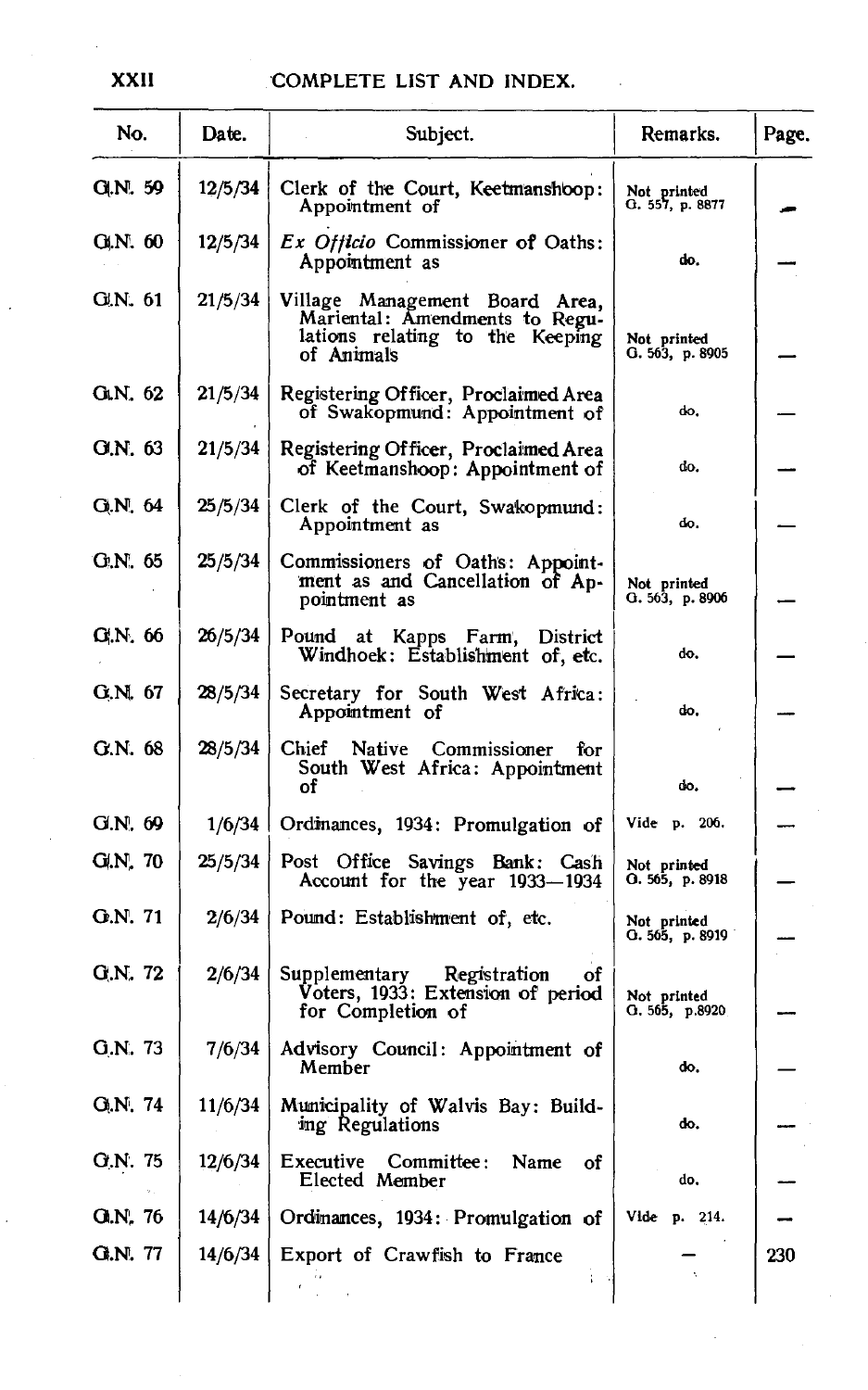| No.                 | Date.   | Subject.                                                                                               | Remarks.                          | Page. |
|---------------------|---------|--------------------------------------------------------------------------------------------------------|-----------------------------------|-------|
| G.N. 78             | 19/6/34 | Caprivi Zipfel Trust Funds: Sus-<br>pension of Levy of Annual Rate<br>for 1934                         | Not printed<br>O.568, p.8954      |       |
| <b>G.N. 79</b>      | 19/6/34 | Village Management Board of<br>Usakos: Appointment of Member                                           | do.                               |       |
| O(N <sub>k</sub> 80 | 23/6/34 | Clerk of the Court, Windhoek:<br>Appointment of                                                        | do.                               |       |
| <b>G.N. 81</b>      | 25/6/34 | Royalty Regulations                                                                                    | $Q_nN.51/22$<br>repealed.         | 230   |
| G.N. 82             | 26/6/34 | Regulations regarding the Removal<br>of Livestock from certain farms<br>in the district of Gobabis     | Not printed<br>G. 568, p. 8955    |       |
| <b>G.N. 83</b>      | 27/6/34 | Registering Officer, Electoral Divi-<br>sion of Otjiwarongo: Appoint-<br>ment of                       | Not printed<br>G. 568, p. 8956    |       |
| <b>G.N. 84</b>      | 28/6/34 | Telegraph Rates: Amendment of                                                                          | do.                               |       |
| QN.85               | 27/6/34 | Typhus Fever declared a Formid-<br>able Disease                                                        |                                   | 232   |
| G.N. 86             | 27/6/34 | Typhus Fever Regulations                                                                               |                                   | 232   |
| G.N. 87             | 12/7/34 | European Brands registered, can-<br>celled and transferred during the<br>year 1933                     | Not printed<br>G.570, p.8974      |       |
| G.N. 88             | 12/7/34 | Criminal Law Amendment Ordi-<br>nance, 1933: Notice under Section<br>two                               | Not printed<br>G. 571, p. 8985    |       |
| G.N. 89             | 12/7/34 | Burgher Force: Appointments                                                                            | Not printed<br>G.572, p.8989      |       |
| <b>G.N. 90</b>      | 12/7/34 | South West Africa Police Regula-<br>tions: Addition to                                                 | <b>Addition</b> to<br>G.N. 158/21 | 246   |
| G.N.91              | 12/7/34 | Clerk of the Court, Outjo: Ap-<br>pointment as                                                         | Not printed<br>G. 572, p. 8989    |       |
| G.N. 92             | 12/7/34 | Pound at Ongoro-Gotjari, District<br>Windhoek: Establishment of, etc.                                  | Not printed<br>G. 572, p. 8990    |       |
| G.N. 93             |         | 20/7/34 Native Stock Brands Registered,<br>Transferred and Cancelled during<br>the years 1932 and 1933 | Not printed<br>G. 573, p. 8995    |       |
| G.N. 94             | 20/7/34 | Amendment of Sealing Regulations                                                                       | G.N. 88/28<br>amended.            | 246   |
| G.N. 95             | 20/7/34 | Village<br>Management<br><b>Board</b><br>οf<br>Gibeon: Appointment of Member                           | Not printed<br>G.574, p.9030      |       |
|                     |         |                                                                                                        |                                   |       |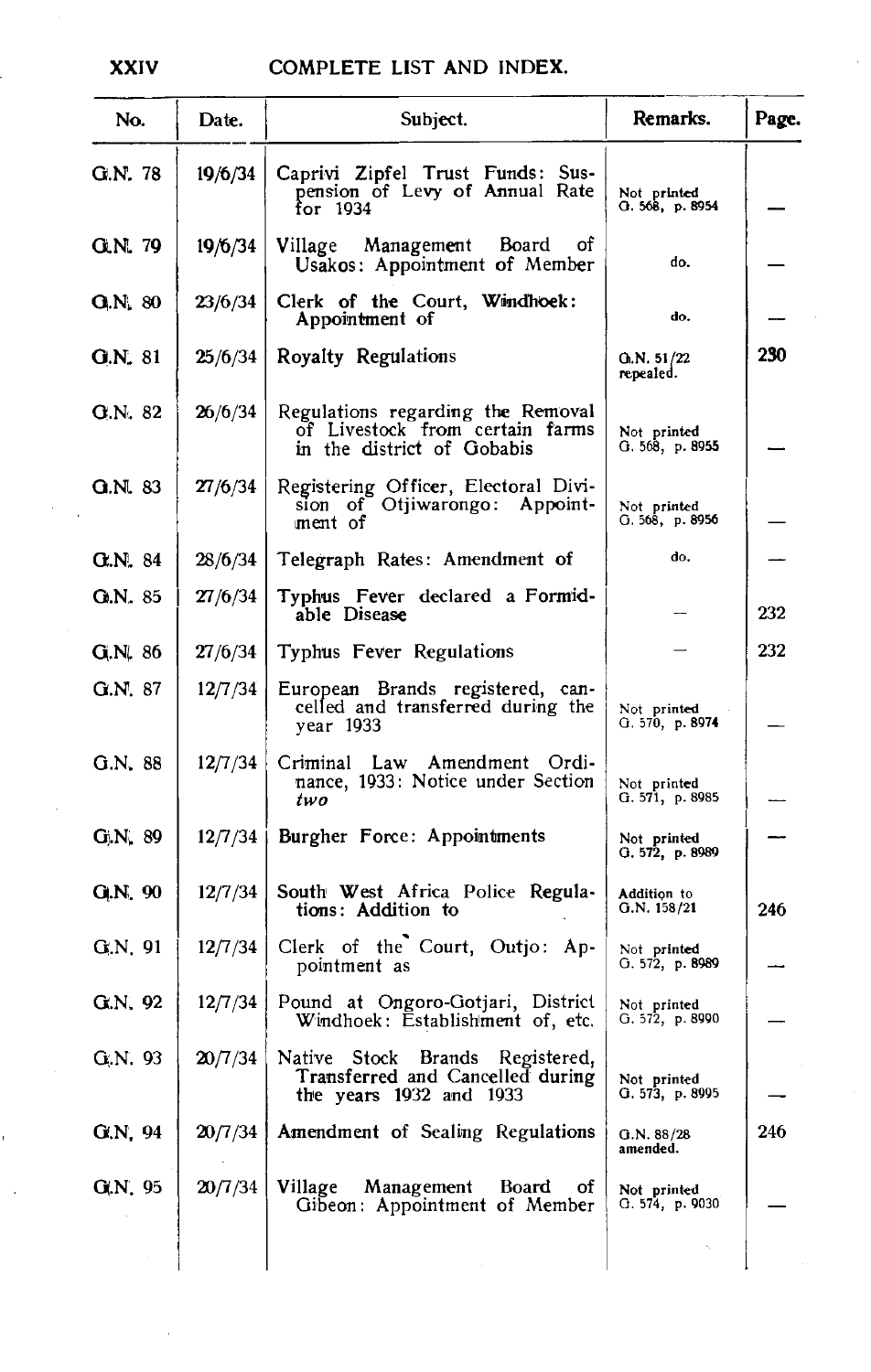## XXVI

## COMPLETE LIST AND INDEX.

| No.             | Date.   | Subject.                                                                                    | Remarks.                       | Page. |
|-----------------|---------|---------------------------------------------------------------------------------------------|--------------------------------|-------|
| G.N. 96         | 20/7/34 | Registering Officer, Electoral Divi-<br>Grootfontein: Appoint-<br>sion of<br>ment of        | Not printed<br>G. 574, p. 9031 |       |
| G.N. 97         | 20/7/34 | Karibib Municipality: Water Supply<br>Regulations: Amendment of                             | do.                            |       |
| G.N. 98         | 26/7/34 | Clerk of the Court, Windhoek:<br>Appointment as                                             | do.                            |       |
| G.N. 99         | 26/7/34 | Commissioner of Oaths, Okahandja:<br>Appointment as                                         | do.                            |       |
| Q, N, 100       | 26/7/34 | Diamond Board for South West<br>Africa: Appointment of Members                              | do,                            |       |
| Q.N. 101        | 27/7/34 | Officer, Proclaimed<br>Registering<br>Area of Swakopmund: Appoint-<br>ment of               | do.                            |       |
| G.N. 102        | 27/7/34 | Reserve Board, Epukiro Native Re-<br>Appointment of Members<br>serve:                       | Not printed<br>G. 574, p. 9032 |       |
| G.N. 103        | 30/7/34 | Pound at Warmbad: Establishment<br>of, etc.                                                 | do.                            |       |
| G.N. 104        | 30/7/34 | Annual Registration of Voters, 1934                                                         | do.                            |       |
| G.N. 105        | 30/7/34 | Registration of Voters, 1934                                                                | Not printed<br>G. 574, p. 9033 |       |
| G.N. 106        | 30/7/34 | Supplementary Registration<br>of<br>1933: Appointment<br>Voters,<br>οf<br>Revising Officers | Not printed<br>Q.574, p.9034   |       |
| Q(N, 107)       | 3/8/34  | Immigration Board of Appeal: Ap-<br>pointment of Members                                    | Not printed<br>G. 575, p. 9044 |       |
| G.N. 108        | 3/8/34  | Immigration Officers, Walvis Bay<br>and Luderitz: Appointment of                            | do.                            |       |
| Q.N. 109        | 10/8/34 | Pound at Seeis, District Windhoek:<br>Establishment of, etc.                                | do.                            |       |
| <b>O.N. 110</b> | 10/8/34 | Municipality of Windhoek: Amend-<br>ment of Electricity Supply Regu-<br>lations             | do.                            |       |
| O(N. 111)       |         | 10/8/34   South West Africa Police: Retire-<br>ment of Officer                              | Not printed<br>G. 575, p. 9045 |       |
| GIN. 112        | 24/8/34 | Establishment of Local Gaols:<br>Omaruru, Otjiwarongo, Windhoek,<br>Karibib and Gobabis     | O.N. 128/32<br>repealed.       | 248   |
| G.N. 113        | 24/8/34 | Marriage Officers: Appointment of                                                           | Not printed<br>Q.577, p.9057   |       |
| QIN, 114        | 25/8/34 | Assistant<br>Immigration<br>Officer,<br>Walvis Bay: Appointment of                          | do.,                           |       |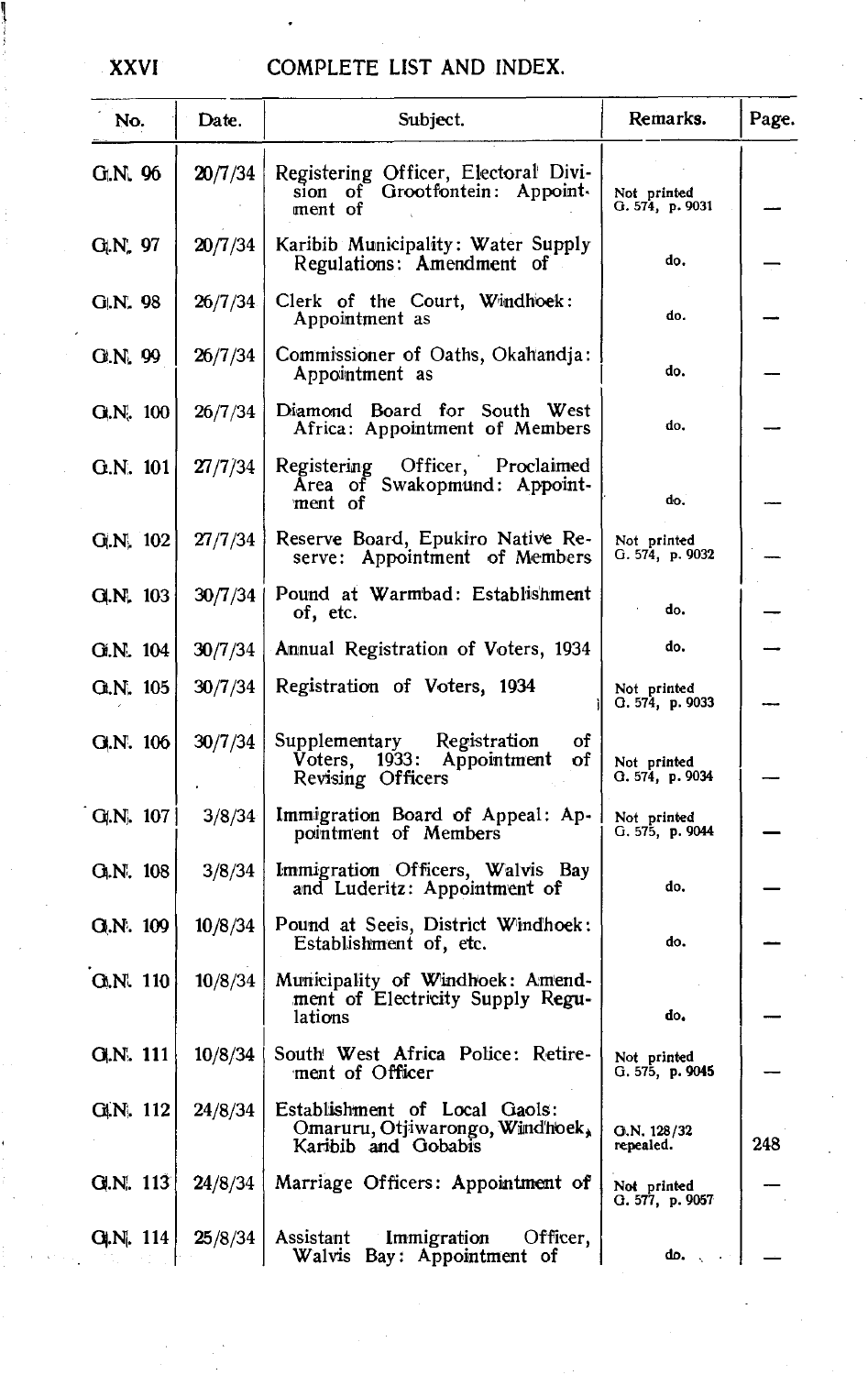t i

### XXVIII COMPLETE LIST AND INDEX.

| No.            | Date.   | Subject.                                                                                                                    | Remarks.                                                                                                                            | Page. |
|----------------|---------|-----------------------------------------------------------------------------------------------------------------------------|-------------------------------------------------------------------------------------------------------------------------------------|-------|
| G.N. 115       | 25/8/34 | Master of the High Court and<br>Registrar of the High Court and<br>Sheriff: Appointment as                                  | Not printed<br>O. 577, p. 9057                                                                                                      |       |
| G.N. 116       | 28/8/34 | Municipality of Windhoek: Amend-<br>ment of Location Regulations                                                            | Not printed<br>G. 577, p. 9058                                                                                                      |       |
| G.N. 117       | 3/9/34  | Election of Members of the Third<br>Legislative Assembly: Nomina-<br>tion Courts                                            | Not printed<br>G. 578, p. 9073                                                                                                      |       |
| G(N. 118       | 3/9/34  | Alteration of Polling Station in the<br>Electoral Division of Okahandja                                                     | G.N. 103/32<br>amended.                                                                                                             | 250   |
| G.N. 119       | 5/9/34  | Mining Revenue                                                                                                              | Not printed<br>G. 579, p. 9107                                                                                                      |       |
| G.N. 120       | 5/9/34  | Mining Revenue: Prospecting Claim<br>Fees                                                                                   | do.                                                                                                                                 |       |
| G.N. 121       | 5/9/34  | Acting Registrar of Deeds:<br>Ap-<br>pointment of                                                                           | do.                                                                                                                                 |       |
| G.N. 122       | 5/9/34  | Acting Registrar of Companies:<br>Appointment of                                                                            | Not printed<br>G. $579, p. 9108$                                                                                                    |       |
| G(N. 123       | 13/9/34 | Commissioner,<br>Assistant<br>Native<br>Magisterial District of Windhoek:<br>Appointment of                                 | do.                                                                                                                                 |       |
| G.N. 124       | 13/9/34 | Circuit Courts: Division of Terri-<br>tory into Circuit Districts<br>and<br>fixing of dates, etc., for holding<br>of Courts | do.                                                                                                                                 |       |
| G.N. 125       |         | 17/9/34   Alteration of Polling Station in the<br>Electoral Division of Keetmans-<br>hoop                                   | G.N. 103/32<br>amended.                                                                                                             | 250   |
| Q(N. 126)      | 17/9/34 | Polling Stations: Appointment of                                                                                            | Not printed<br>G. 580, p. 9119                                                                                                      |       |
| G.N. 127       | 19/9/34 | <b>Education Regulations</b>                                                                                                | $G.N. 129/26$ as<br>amended by<br>G.N. 66/28, G.N.<br>$18/30$ , G.N.<br>212/30, G.N.<br>$61/31$ and P.<br>20/31 further<br>amended. | 250   |
| G[N. 128]      |         | 22/9/34 Pound at Brandwag, Distrik Keet-<br>manshoop: Establishment of, etc.                                                | Not printed<br>G. 582, p. 9127                                                                                                      |       |
| $G_i N. 129$   | 22/9/34 | Reserve Board, Okombahe Native<br>Reserve: Appointment of Members                                                           | Not printed<br>G. 582, p. 9128                                                                                                      |       |
| $G$ , N. $130$ | 22/9/34 | Reserve Board, Otjimbingwe Na-<br>tive Reserve: Appointment of<br>Members                                                   | $\sim$<br>do.                                                                                                                       |       |
| G.N. 131       | 22/9/34 | Special Justices of the Peace: Ap-<br>pointment of                                                                          | do.                                                                                                                                 |       |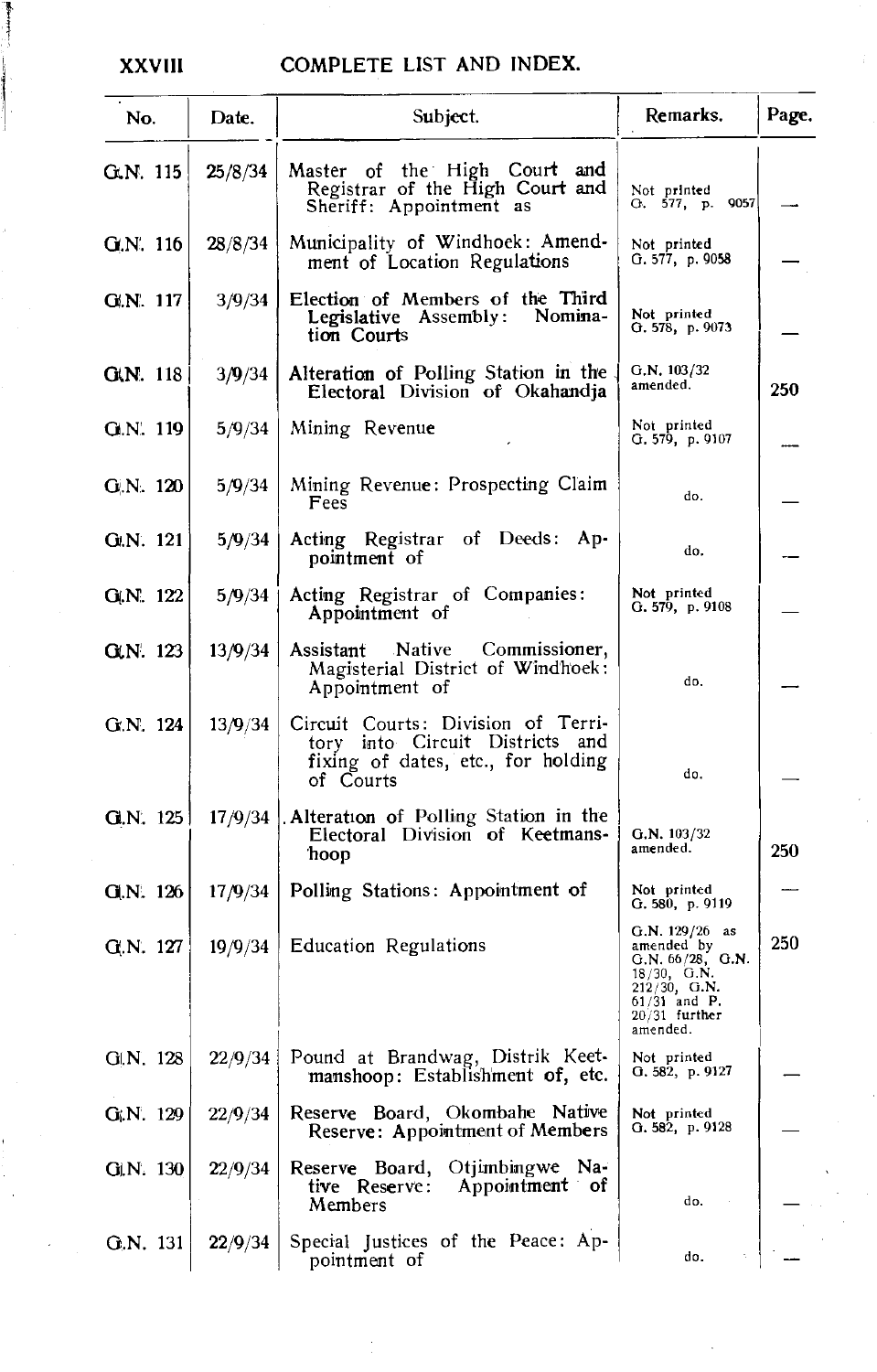| No.                              | Date.    | Subject.                                                                                                                                                 | Remarks.                       | Page. |
|----------------------------------|----------|----------------------------------------------------------------------------------------------------------------------------------------------------------|--------------------------------|-------|
| $GiN.$ 132                       | 26/9/34  | <b>Burgher Force: Appointment</b>                                                                                                                        | Not printed<br>G. 582, p. 9128 |       |
| G.N. 133                         | 27/9/34  | Authentication of Documents                                                                                                                              |                                | 252   |
| $G_l N. 134$                     | 24/9/34  | Regulations applied to Listeners<br>and Amateur Experimenters in<br>Wireless                                                                             | Not printed<br>G. 582, p. 9128 |       |
| Q.N. 135                         | 12/10/34 | Foot and Mouth Disease Regula-<br>tions                                                                                                                  | Not printed<br>G. 583, p.9140  |       |
| G.N. 136                         | 10/10/34 | Clerks of the Court, Gobabis and<br>Okahandja: Appointment as                                                                                            | Not printed<br>G.584, p.9144   |       |
| Q.N. 137                         | 12/10/34 | Registration of Voters, 1934: Ap-<br>pointment of Revising Officers                                                                                      | do.                            |       |
| G.N. 138                         | 12/10/34 | Special Justices of the Peace:<br>Appointment of                                                                                                         | Not printed<br>O. 584, p. 9145 |       |
| G.N. 139                         | 12/10/34 | Reserve Board, Ovitoto Native Re-<br>serve: Appointment of Members                                                                                       | do.                            |       |
| G.N. 140                         | 15/10/34 | Commissioner of Oaths, Okahandja:<br>Appointment of                                                                                                      | Not printed<br>G. 584, p. 9146 |       |
| GLN. $141 \mid 29/10/34$         |          | Criminal Law Amendment Ordi-<br>nance, 1933: Notice under Section<br>two                                                                                 | Not printed<br>G. 585, p. 9153 |       |
| G.N. $142 \mid 20/10/34$         |          | Registering Officer, Electoral Divi-<br>sions of Gibeon and Stampriet:<br>Appointment of                                                                 | Not printed<br>G. 586, p. 9157 |       |
| G.N. $143 \mid 24/10/34$         |          | Prohibition of the Introduction of<br>Animal and Vegetable Products<br>from Northern Rhodesia, Southern<br>Rhodesia and the Bechuanaland<br>Protectorate | do.                            |       |
| G <sub>r</sub> N. 144   24/10/34 |          | Commissioners of Oaths, District<br>Windhoek: Appointment as and<br>Cancellation of Appointment as                                                       | do.                            |       |
| GLN. 145                         | 1/11/34  | Third Legislative Assembly: Names<br>of Elected Members                                                                                                  | Not printed<br>G.587, p.9168   |       |
|                                  |          | G.N. 146   13/11/34   Third Legislative Assembly: Nomin-<br>ated Members                                                                                 | Not printed<br>G. 587, p. 9169 |       |
| G.N. 147                         | 5/11/34  | Reserve Board, Otjituo Native Re-<br>serve: Appointment of Members                                                                                       | Not printed<br>Q.588, p.9173   |       |
| G.N. 148                         | 6/11/34  | Municipality of Windhoek: Amend-<br>ment of Electricity Supply Regu-<br>lations                                                                          | do.                            |       |
|                                  |          |                                                                                                                                                          |                                |       |

**XXX**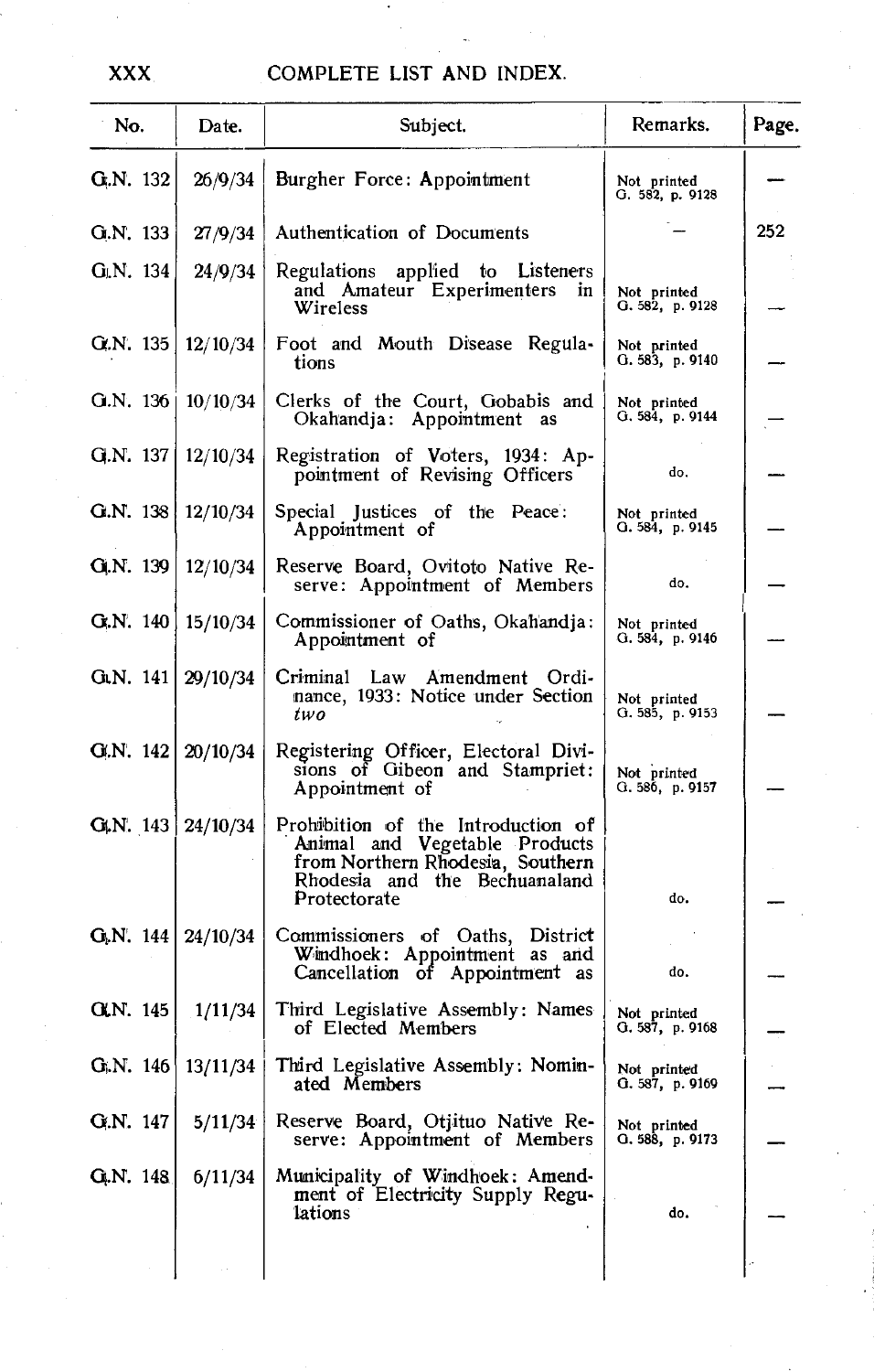### **XXXII**

### COMPLETE LIST AND INDEX.

| No.                      | Date.    | Subject.                                                                                              | Remarks.                       | Page. |
|--------------------------|----------|-------------------------------------------------------------------------------------------------------|--------------------------------|-------|
| GI.N. 149                | 7/11/34  | of<br>Village<br>Management Board<br>οf<br>Mariental:<br>Appointment<br>Member                        | Not printed<br>G. 588, p. 9173 |       |
| Q,N. 150                 | 12/11/34 | Amendment of Scab Regulations                                                                         | do,                            |       |
| $Q,N$ , 151              | 2/11/34  | Clerks of the Court, Otjiwarongo<br>and Omaruru: Appointment as                                       | Not printed<br>G.590, p.9190   |       |
| G.N. 152                 | 2/11/34  | Commissioners of Oaths: Appoint-<br>ment as and cancellation of ap-<br>pointment as                   | do.                            |       |
| G.N. 153                 | 2/11/34  | Appointment of Magistrates                                                                            | do.                            |       |
| <b>G.N. 154</b>          | 2/11/34  | Epukiro Native Reserve: Extension<br>оf                                                               | G.N. 109/25<br>amended.        | 252   |
| Q.N. 155                 | 2/11/34  | Marriage Officers: Appointment as<br>and Revocation of Appointment as                                 | Not printed<br>G.590, p.9191   |       |
| G.N. $156 \mid 22/11/34$ |          | South West Africa Police Regula-<br>tions: Amendment of                                               | G.N. 119/1931<br>repealed.     | 254   |
| G/N. 157                 | 23/11/34 | Registering Officer, Electoral Divi-<br>sion of Grootfontein: Appoint-<br>ment of                     | Not printed<br>G.590, p.9191   |       |
| GIN. 158                 | 23/11/34 | Registering Officer, Electoral Divi-<br>sion of Gobabis: Appointment of                               | do.                            |       |
| Q(N. 159)                | 1/12/34  | Executive Committee:<br>Names<br>οf<br>Elected Members                                                | Not printed<br>G. 591, p. 9201 |       |
| G.N. 160                 | 1/12/34  | Advisory Council: Appointment of<br>Members                                                           | do.                            |       |
| G.N. 161                 | 3/12/34  | Village Management Board, Go-<br>babis: Establishment of and ap-<br>pointment of Members              |                                | 254   |
| GLN. 162                 |          | 3/12/34 Native Commissioners: Appointment<br>as                                                       | Not printed<br>G. 592, p. 9203 |       |
| $\n  M. 163\n$           | 3/12/34  | Natives (Urban Areas) Proclama-<br>tion, 1924: Application of section<br>Six to the Urban Area of Aus |                                | 254   |
| G <sub>k</sub> N, 164    |          | 3/12/34 Proclaimed Area under Section<br>eleven of the Natives (Urban<br>Areas) Proclamation, 1924    |                                | 254   |
| G.N. 165                 | 3/12/34  | Natives (Urban Areas) Proclama-<br>tion, 1924: Regulation                                             |                                | 256   |
| G.N. 166                 | 3/12/34  | Aus Village Management Board:<br>Location Regulations                                                 | Not printed<br>Q. 592, p. 9204 |       |
|                          |          |                                                                                                       |                                |       |

T